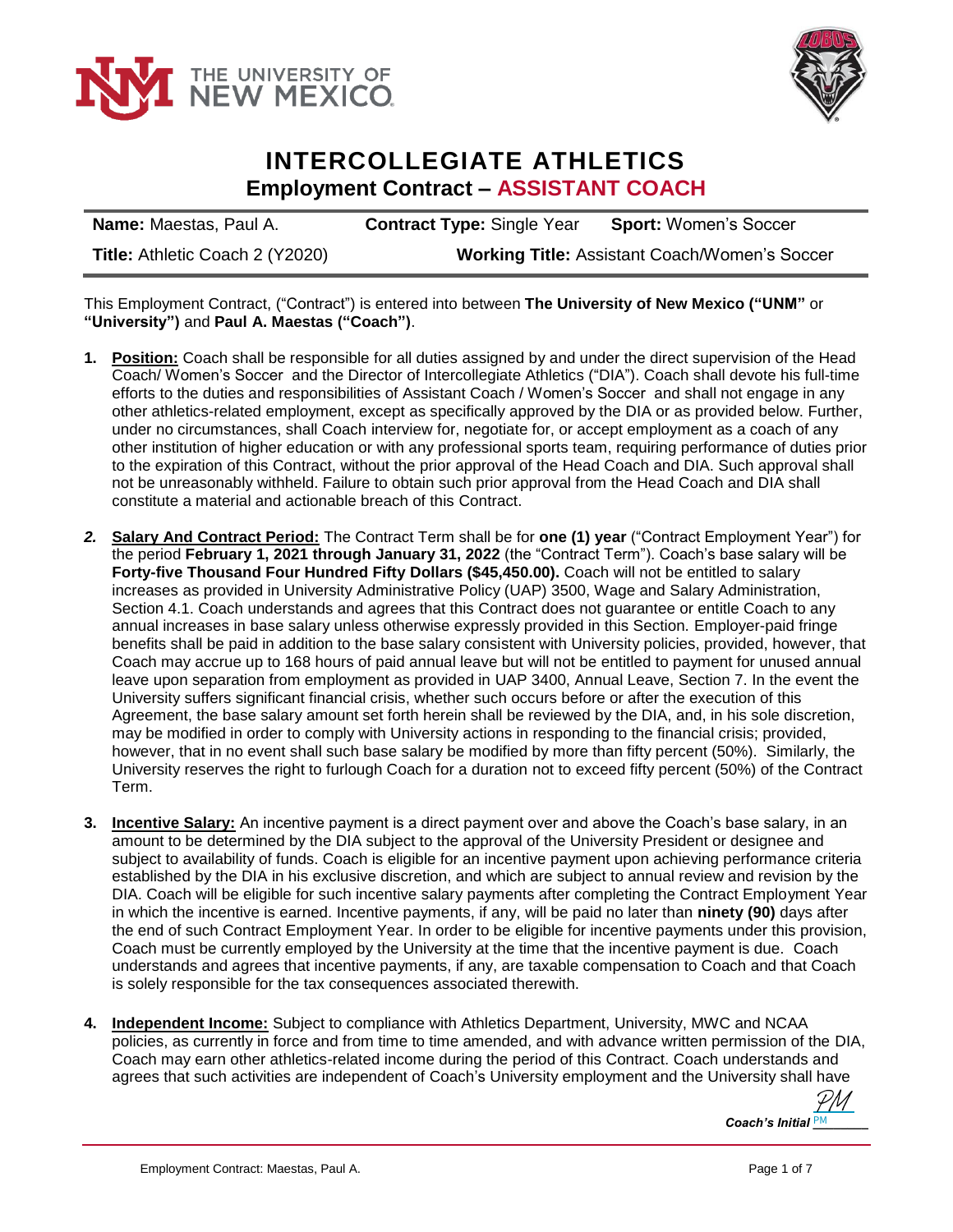no liability or responsibility for any claims arising therefrom. Coach agrees to indemnify the University and hold it harmless from any claims arising out of any independent contractual or other business and/or employment arrangements with third parties. Coach's advance written requests pursuant to this Section shall include the sources and amounts of any independent income contemplated by this Section. Coach understands and agrees that Coach is solely responsible for any tax liability associated with such activities.

With the written permission of the DIA, Coach may organize and conduct a camp, clinic, lessons, or sports league pursuant to the Athletics Department's summer camp policy. Coach understands and agrees to comply with all generally applicable University policies as well as the terms UNM Athletics' Camp Manual Policy and Procedures provided by the UNM Athletics Compliance office. Coach acknowledges that these policies, procedures and rules include, but are not limited to policies and rules regarding: licensing of University logos, trademarks, copyrighted material and the images and likenesses of University students and employees; income reporting; background checks; minors on campus; discrimination and harassment; and the appropriate use of University facilities. These activities are performed in addition to Coach's assigned duties and responsibilities, and shall not interfere with those assigned duties and responsibilities. Coach shall receive no compensation from the University in connection with these activities. Coach understands and agrees that Coach is solely responsible for any tax liability associated with such activities and that the University shall have no liability or responsibility for any claims arising therefrom. Coach shall be responsible for obtaining general liability insurance in accordance with insurance laws of the State of New Mexico, and will name the University as a third-party beneficiary of such insurance policies. Coach agrees to indemnify the University and hold it harmless from any claims arising out of any camp-related activities.

- **5. Duties and Responsibilities:** Under the supervision and direction of the Head Coach/ Women's Soccer and the DIA, Coach shall be responsible for assisting the Head Coach to achieve, in an efficient and effective manner, the goals and objectives of the University's Intercollegiate Women's Soccer Program and the Department of Intercollegiate Athletics as established by the DIA. Said goals and achievements shall be in concert with the mission of the Department of Intercollegiate Athletics and the University, including the planning development, implementation and maintenance of an NCAA Division I Women's Soccer program that is characterized by excellence, exemplified by academic achievement and development of character, maturity and a sense of fair play in Women's Soccer . To that end:
	- **a.** Coach shall perform his duties and responsibilities under this Contract to the reasonable satisfaction of the Head Coach and DIA, including but not limited to, assisting the Head Coach in the recruitment of student athletes consistent with all NCAA and MWC regulations, coaching and instruction of student athletes as well as all responsibilities normally associated with and performed by an Assistant Coach of an NCAA Division I Women's Soccer program at a member institution of the Mountain West Conference or other major NCAA Division I institution. Coach agrees to maintain a courteous and collegial working relationship with Athletics Department and University staff and faculty. Coach shall perform all duties set forth in this Contract and reasonably assigned by the Head Coach/ and DIA including, without limitation, assisting in the development and implementation of recruiting plans and strategies consistent with all applicable NCAA and MWC regulations; and, in general shall be responsible for evaluating, recruiting training conditioning, instructing, supervising, disciplining and coaching student athletes to prepare them to compete in the MWC and against college competition at the national level.
	- **b.** Coach be responsible for assisting the Head Coach and use his best efforts to ensure that institutional control of the Women's Soccer program is sustained through the development, implementation and maintenance of a vigorous and effective program for compliance with all NCAA,and MWC regulations and bylaws, and all policies of the University.
	- **c.** Coach shall act and speak positively about the University and the University's athletic programs in private and public forums.
	- **d.** Coach shall perform his duties and responsibilities while comporting himself at all times in a professional and personal manner consistent with good sportsmanship and with the high moral, ethical and academic standards of the University and the Department, the MWC, and the NCAA.

*Coach's Initial* **PM** [PM](https://secure.na2.echosign.com/verifier?tx=CBJCHBCAABAAw-BiZy57tHnj5LJB6WLAVlDsnbgsjBnK)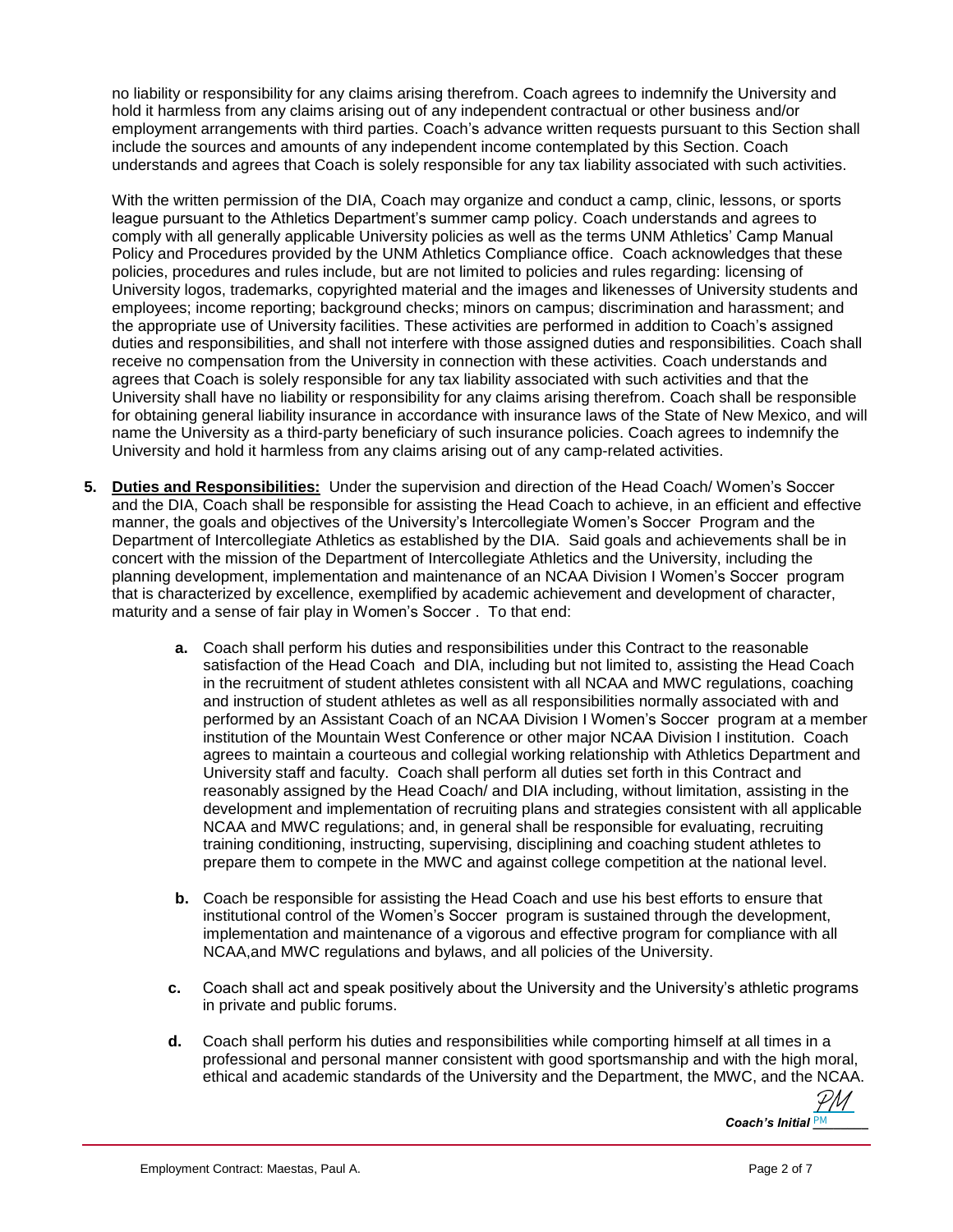- **e.** At no time shall Coach be involved in discreditable conduct that is inconsistent with professional standards of the University, or that is seriously prejudicial to the best interests of the University, or that violates the University's mission in a substantive manner.
- **f.** Coach shall exercise due care such that any personnel under his responsibility or supervision shall comport themselves in a similar manner.
- **g.** Coach shall make every reasonable effort to ensure that all student athletes' academic requirements are met in cooperation with and in support of the University faculty and administration.
- **h.** Coach recognizes and supports the importance to the University of its academic policies, standards and requirements and Coach hereby agrees to abide by and support these and any future academic standards adopted by the University, in all aspects of his duties and set forth herein.
- **i.** Coach shall not disclose or use any secret, proprietary, or confidential information about the University or its business affairs or activities, all of which shall be deemed "confidential information," except during the term hereof and then only for the benefit of the University.
- **j.** Coach, as a recognized and notable spokesperson for intercollegiate athletics and education, shall support the University administration mission, policies and decisions, in all of his dealing and activities with the public
- **6. Conduct of Athletics Personnel:** Coach, hired to administer, conduct, and/or coach intercollegiate athletics, shall act with honesty and sportsmanship at all times in promoting the honor and dignity of fair play in the context of the high standards associated with collegiate competitive sports. Coach understands and agrees that honesty and sportsmanship at all times, and the promotion of the honor and dignity of fair play in the context of the high standards associated with collegiate competitive sports, are material to this Contract, and that any conduct that undermines these values may be grounds for discipline, which can include termination for cause in accordance with Section 10.

Coach acknowledges that negative statements concerning the Athletics Department, the University, and the State of New Mexico made to the media or in public may be detrimental to recruiting, fundraising, and the morale of coaches, staff and players in the Women's Soccer program and other programs of intercollegiate athletics and the reputation of the University. Therefore, Coach agrees that Coach is highly encouraged that whenever appropriate and in a timely manner, will first direct any complaint or criticism that Coach may have of a particular University Sports Program, the Athletics Department or the University to the DIA before directing the complaint or criticism to anyone else. This shall not prohibit Coach from making communications protected by whistleblower laws. Further, Coach shall make reasonable efforts to project a positive image with respect to the University, Athletics Department, and Women's Soccer Program. Any conduct that disparages the Women's Soccer Program, Athletics Department or the University may be grounds for discipline, which can include termination for cause in accordance with Section 10.

Coach shall not engage in activities or conduct injurious to the reputation of the University, including without limitation, repeatedly conveying to one person, or conveying to an assembled public group, negative information concerning the University.

- **7. Unethical Conduct:** Coach will refrain from unethical conduct. Unethical conduct may include, but is not limited to, the following examples of misconduct:
	- **a.** Refusal to furnish information relevant to an investigation of a possible violation of an NCAA regulation when requested to do so by the NCAA or the University;

*Coach's Initial* **PM** [PM](https://secure.na2.echosign.com/verifier?tx=CBJCHBCAABAAw-BiZy57tHnj5LJB6WLAVlDsnbgsjBnK)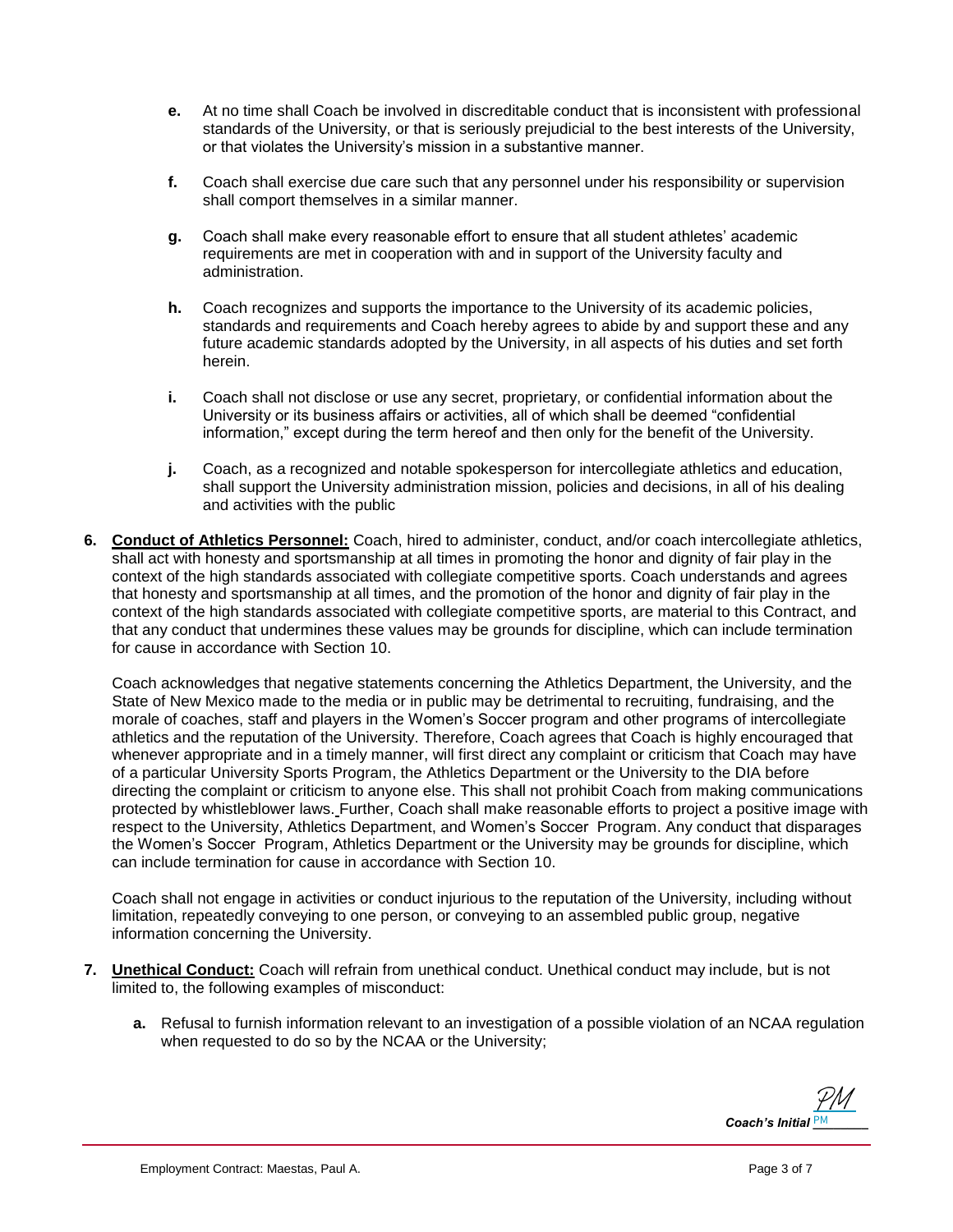- **b.** Knowing involvement in arranging for fraudulent academic credit or false transcripts for a prospective or an enrolled student-athlete;
- **c.** Knowing involvement in offering or providing a prospective or an enrolled student-athlete an improper inducement or extra benefit or improper financial aid;
- **d.** Knowingly furnishing the NCAA or the University false or misleading information concerning Coach's involvement in or knowledge of matters relevant to a possible violation of an NCAA regulation;
- **e.** Receipt of benefits by Coach for facilitation or arranging a meeting between a student-athlete and an agent, financial advisor, or a representative of an agent or advisor (e.g., "runner");
- **f.** Refusal to furnish information relevant to an investigation of a possible violation of federal or state law or University policy when requested to do so by lawfully authorized federal or state agents or University officials or when otherwise required to report under University policy; or
- **g.** Refusal to comply with regulatory or policy requirements, including but not limited to the reporting requirements imposed by the Jeanne Clery Disclosure of Campus Security Policy and Campus Crime Statistics Act, Title IX of the Education Amendments of 1972 (the "Clery Act"), and any and all University policies relating thereto.

Coach's agreement to refrain from unethical conduct is a material term of Coach's employment and this Contract. Coach expressly understands and acknowledges that unethical conduct is sufficient justification for Termination of Contract for Cause as described in Section 10.

**8. Compliance With Laws, Policies, Rules and Regulations:** Coach shall be responsible for being fully knowledgeable of, and being in full compliance with, the policies, rules, and regulations of the University, the MWC, or any other conference with which the University may elect to affiliate, the NCAA (as they are currently in force and as they are amended from time to time), as well as applicable federal laws, including but not limited to the Clery Act; Title IX of the Education Amendments of 1972; applicable New Mexico laws; and University policies regarding crime reporting and sexual harassment, including, but not limited to sexual harassment, sexual misconduct, and sexual violence. Coach shall immediately report any apparent or confirmed violations of the above laws, policies, rules, and regulations occurring in the department to the university's compliance staff, the DIA, or UNM's Division of Human Resources, as well as other University official/departments as may be required by University policy. Upon receiving any information about a person who has experienced sexual misconduct, harassment, sexual assault or other sexual violence, Coach shall also report the information to UNM's Office of Equal Opportunity (OEO) within 24 hours, or as soon as reasonably practicable, by calling OEO at 505-277-5251 or by email at [oeo@unm.edu.](mailto:oeo@unm.edu) Failure by Coach to report immediately to the University's athletics compliance staff and, as appropriate the DIA or other responsible University official/department, any alleged violations of University, MWC or NCAA policies, rules or regulations by Coach or, upon becoming aware of violations by any coaches, staff members, studentathletes, or other persons under Coach's supervision that become known to Coach, which failure, in the reasonable opinion of the DIA (i) creates material risk for the University or Program or (ii) negatively affects the University or the Program in a material manner, shall subject Coach to disciplinary or corrective action as set forth in the NCAA enforcement procedure. Such failure to report shall also subject Coach to immediate suspension, at the University's sole discretion, for a period of time without pay, or termination as described in Section 10.

If the University determines that Coach is in violation of MWC or NCAA rules and regulations while employed by the University, or was in violation of NCAA or conference rules and regulations during prior employment at another NCAA member institution, Coach shall be subject to disciplinary or corrective action as set forth in the NCAA enforcement procedure and may be suspended without pay by the University at the University's reasonable discretion for a period of time not to exceed ninety (90) days, or terminated as described in Section 11. If Coach fails to meet his obligations as stated in this Section or fails to complete any Universityrequired training within six (6) months of the beginning of Coach's employment, or otherwise fails or refuses

*Coach's Initial* **PM** [PM](https://secure.na2.echosign.com/verifier?tx=CBJCHBCAABAAw-BiZy57tHnj5LJB6WLAVlDsnbgsjBnK)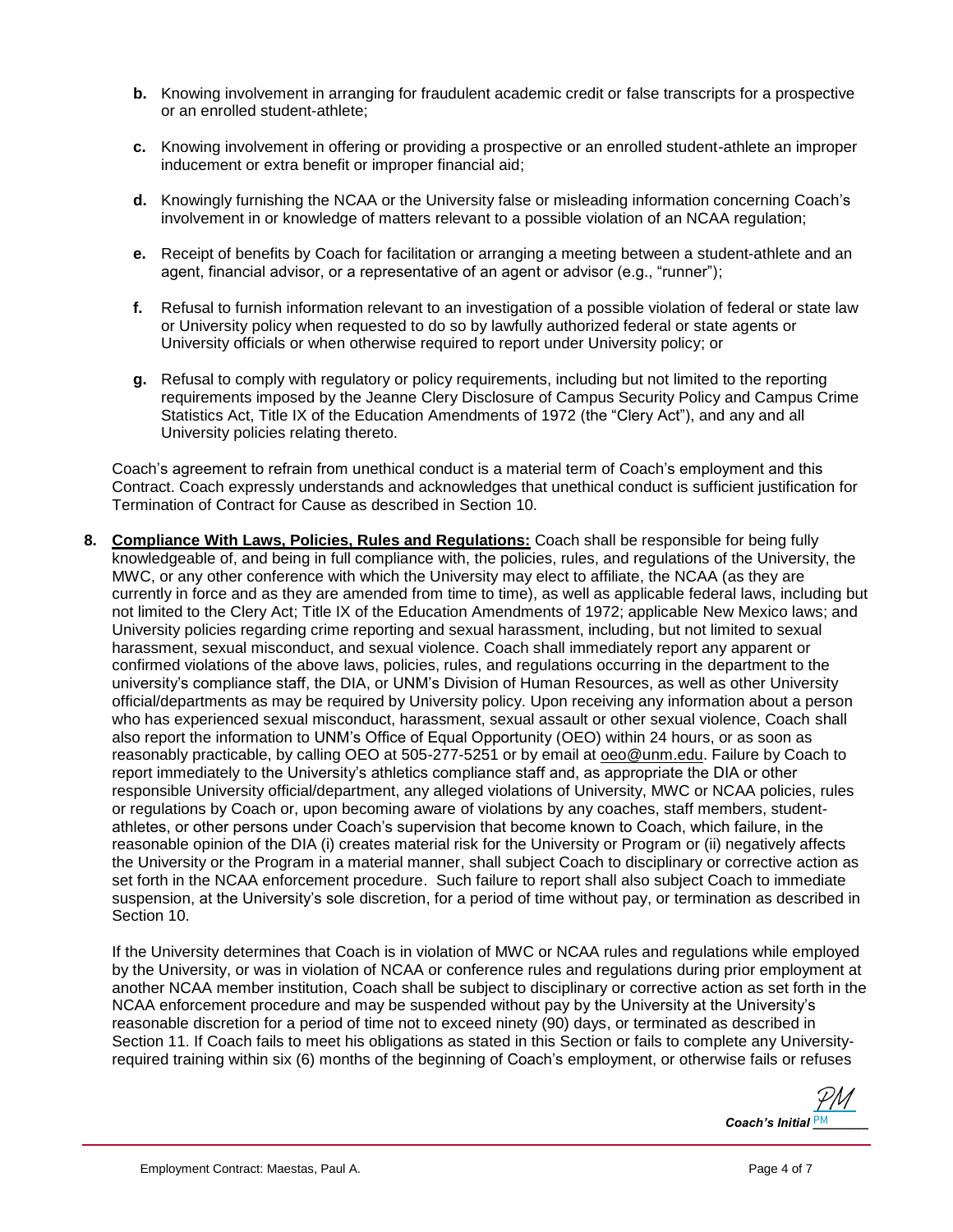to meet his obligations under any law, regulation, policy or procedure, Coach may be subject to disciplinary action up to and including suspension and termination as described in Section 11.

Coach specifically acknowledges and agrees that Coach's compliance with applicable laws, policies, rules, and regulations are material obligations of this Contract.

- **9. Non-Applicability of University Employment Policies and Due Process Guarantees:** This Contract creates no expectancy of or property interest in continued employment with the University. Accordingly, no provisions of the University Administrative Policy manual (UAP) addressing or governing separation of employment, discipline and contract employees generally are applicable to Coach. No due process guarantees relating to progressive discipline, suspension, discharge, and appeal processes are accorded to Coach under this Contract. All rights, processes and notices afforded to Coach or required from Coach are specifically enumerated under sections 10, 11 and 12 of this Contract.
- **10. Termination of Contract for Cause:** The University reserves the right to immediately terminate this Contract for cause at any time. Cause includes, but is not limited to, violation of any material obligation of Coach under this Contract or any amendments hereto. In addition to a material breach of this Contract, the parties agree that the following non-exclusive list constitutes cause for termination under this Section:
	- **a.** insubordination;
	- **b.** Coach's neglect of, or failure or refusal to perform, his duties as Assistant Coach in any material respect after receiving written notice of such failure or refusal from the DIA;
	- **c.** Malfeasance involving misuse of University or donor funds in a single instance that totals more than \$1,000 or in repeated instances of lesser amounts;
	- **d.** Coach's failure to comport himself in a manner consistent with good sportsmanship or the moral, ethical or academic standards specified in this Contract or in University policies and regulations;
	- **e.** failure of Coach or any other person under his supervision and direction to comply with applicable standards or regulations of the MWC or the NCAA, federal or state law, or University rules, regulations or policies, as amended from time to time, regardless of whether such violation results in the imposition of sanctions or other consequences;
	- **f.** Coach's failure to promote an atmosphere of compliance or his failure to properly and effectively monitor personnel under his supervision and direction which results in material non-compliance by Coach's personnel, with applicable standards or regulations of the MWC or the NCAA, federal or state law, or University rules, regulations, or policies, as amended from time to time, regardless of whether such violation results in the imposition of sanctions or other consequences;
	- **g.** Coach's instruction to any assistant coach, student or other person to respond inaccurately or incompletely to any request or inquiry concerning a matter relevant to University's athletic programs or other institution of higher learning which shall be propounded by University, the NCAA, the MWC or other governing body having supervision over the athletic programs of University or such other institution of higher learning, or required by law;
	- **h.** Coach's failure to fully cooperate in the enforcement and implementation of any drug testing and/or education program established by the University, the MWC, the NCAA, or pursuant to federal or state law that is applicable to student athletes or other employees of the University;
	- **i.** Coach's being charged with, indicted for, pleading no contest to, or being convicted of (i) any felony; or, (ii) any misdemeanor involving gambling, drugs or alcohol. For purposes of termination of this Contract for cause, the parties agree that a conviction or plea will serve as conclusive evidence of the commission of the alleged crime by Coach;

*Coach's Initial* **PM** [PM](https://secure.na2.echosign.com/verifier?tx=CBJCHBCAABAAw-BiZy57tHnj5LJB6WLAVlDsnbgsjBnK)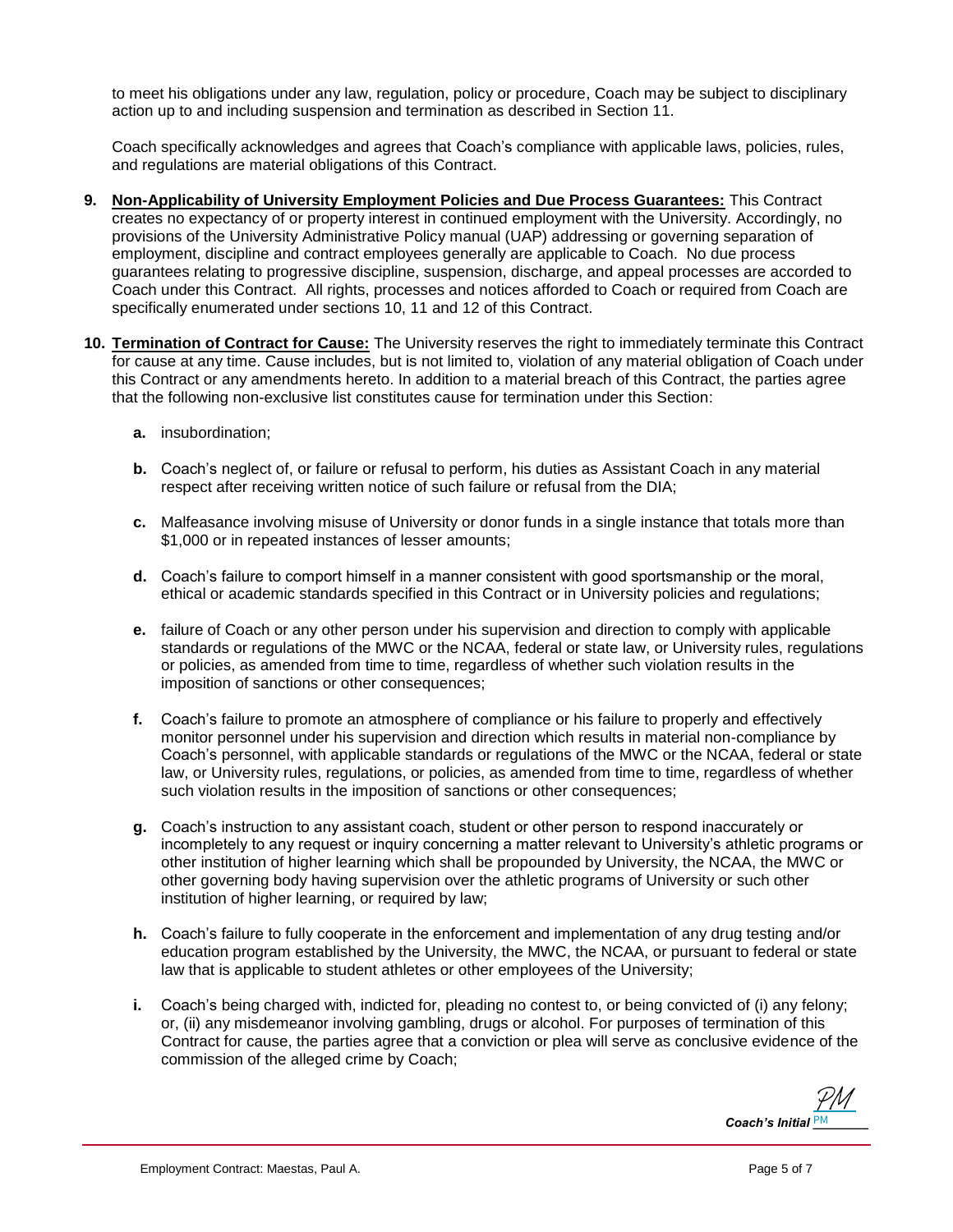- **j.** engaging in conduct which either (i) displays a continual, serious disrespect or continual, serious disregard for the mission of the University, (ii) brings Coach into public disrepute (ii) constitutes moral turpitude or breaches the high moral and ethical standards applicable to Coach as a visible representative of the University;
- **k.** major or repeated minor violation of policies, rules, or regulations of the University; major or repeated secondary infractions of the MWC or NCAA rules (including any similar infraction which may have occurred at Coach's prior employment); major or repeated minor violation of New Mexico or federal laws, regulations, or policies;
- **l.** Coach's misconduct, whether or not relating to Coach's employment, which is not in the best interest of the University or which violates the University's mission, interests, policies, or regulations, and which causes material damage to the reputation or dignity of the University or its athletics program;
- **m.** participating in any (i) gambling, bookmaking, wagering, or betting involving any athletic contest whatsoever wither by soliciting, placing or accepting a bet or wager or through a bookmaker, a pool, or any other method of gambling; or (ii) counseling, instruction, encouraging, or knowingly and intentionally permitting any student-athlete, assistant coach, or other individual under or subject to Coach's control, authority, or supervision to participate in such activity;
- **n.** failure to report promptly to the DIA in writing any violations or potential violations known to Coach of University Rules including, but not limited to, those by Coach, his assistant coaches, student athletes or other persons under the direct control or supervision of Coach;
- **o.** failure to take reasonable steps to ensure the physical and mental wellbeing of student athletes on the Women's Soccer team;
- **p.** willful or grossly negligent conduct injurious to the University's Intercollegiate Women's Soccer Program or the University;
- **q.** any other reason constituting adequate cause for termination pursuant to official written employment policies of the University or its Athletics Department.

If this Contract is terminated for cause, the University shall have no further liability except for base salary and fringe benefits accrued to the date of termination.

Nothing in this Section shall prevent, limit or otherwise interfere with the University's right to terminate the services of the Coach without cause at any time subject to the provisions of Section 11 herein. Therefore, this Section creates no expectancy of or property interest in continued employment and no University Administrative Policy addressing or governing progressive discipline, discharge or the appeal process for discharge shall be applicable to Coach.

- **11. Contract Non-Renewal:** Coach expressly agrees that there exists no expectancy of renewal of this Contract beyond the term stated in Section 2 herein. Coach also expressly agrees that no notice that this Contract will not be renewed is required. Coach understands that this provision contradicts UAP 3240, Contract Employees, and expressly agrees that no notice is required. The obligations of the University and Coach pursuant to this Contract shall terminate with the termination or non-renewal of Coach's employment.
- **12. Termination by Disability or Death**: It is expressly understood and agreed that this is a personal service agreement between the parties and that in the event of the incapacity of Coach to the degree that he is rendered incapable of performing the obligations and duties contained in this Contract for a period of more than ninety (90) consecutive days, as certified by two (2) physicians selected or approved by the University, or his untimely demise, this Contract shall terminate and the University shall have no further financial or other obligation whosoever hereunder except to pay Coach his base salary and benefits accrued to the date of termination.

*Coach's Initial* **PM** [PM](https://secure.na2.echosign.com/verifier?tx=CBJCHBCAABAAw-BiZy57tHnj5LJB6WLAVlDsnbgsjBnK)